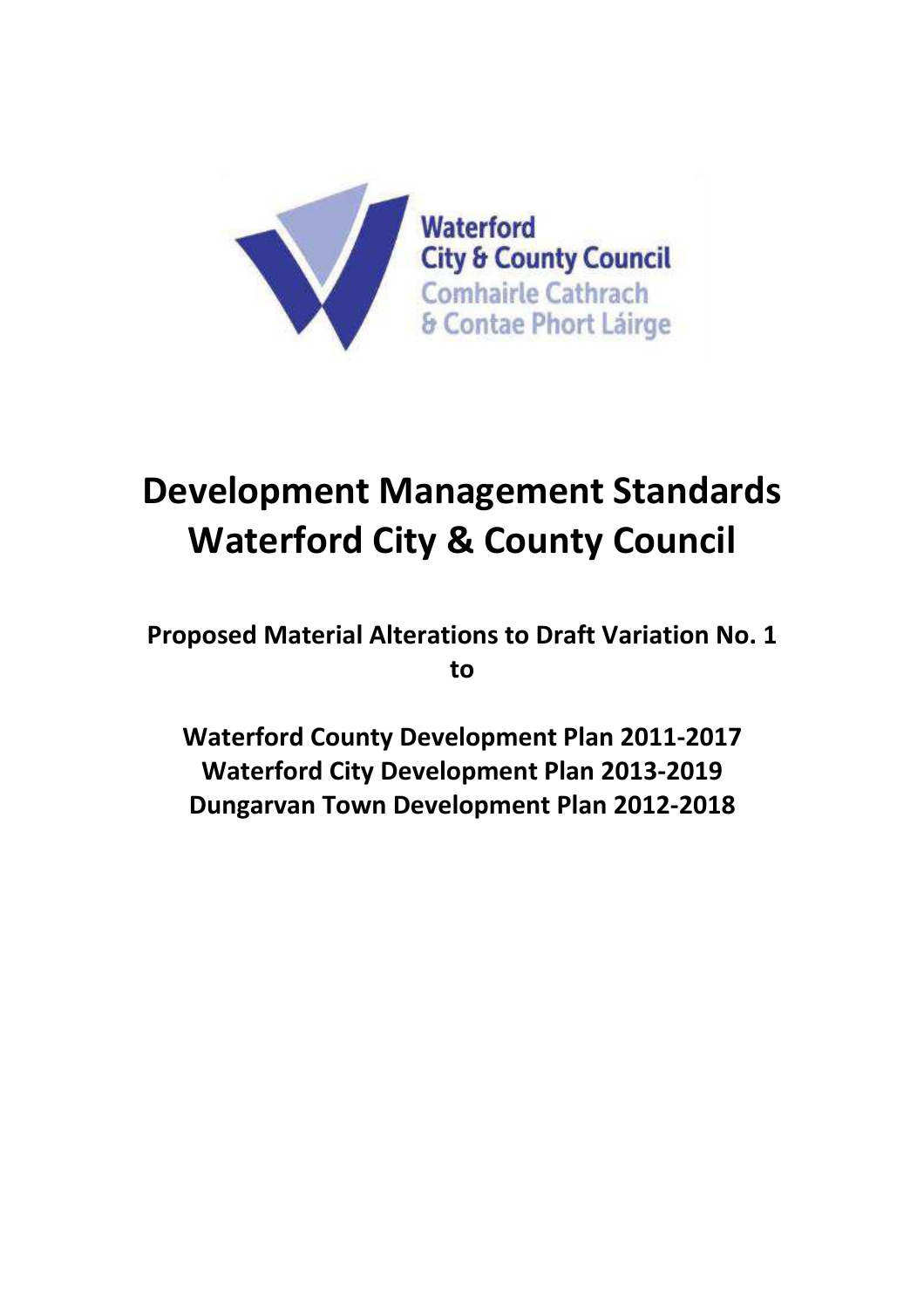# **1.0 INTRODUCTION**

Draft Variation No. 1 to the Waterford City Development Plan 2013-2019, Waterford County Development Plan 2011-2017 and Dungarvan Town Development Plan 2012-2018 has been proposed in order to merge and update the Development Management Standards applied to development proposals across the full Planning Authority area of Waterford City & County. The proposed Variations will involve the deletion of the respective Development Management Chapters in all three Plans, being Chapter 13 of the Waterford City Development Plan 2013- 2019, Chapter 10 of the Waterford County Development Plan 2011-2017 and Chapter 10 of the Dungarvan Town Development Plan 2012-2018, save for the zoning objective sections of the Waterford County Development Plan 2011-2017 (Section 10.57) and the Dungarvan Town Development Plan 2012-2018 (Section 10.50) which will remain in operation.

These chapters are proposed to be replaced by a new Development Management Chapter (Variation No. 1) which will apply uniform standards for new and existing developments across the entire area of the Planning Authority. This will ensure that new development proposals are assessed in a consistent manner and reflect up to date requirements and standards for development proposals.

The Draft Variation was also accompanied by screening reports for both Strategic Environmental Assessment and Appropriate Assessments. Both screenings reports determined that full SEA or AA was not required for the Draft Variation.

The Draft Variation was placed on public display from 14<sup>th</sup> March 2016 until 11<sup>th</sup> April 2016. It was made available for inspection in a number of locations:

- Planning Department, Menapia Building, The Mall, Waterford City
- Planning Department, Davitts Quay, Dungarvan
- Waterford City & County Council website, www.waterfordcouncil.ie

6 no. submissions were received on the proposed variation during the statutory period. A Chief Executive Report was prepared following the end of the public display period. This Report summarised the issues raised in the submission, detailed the Chief Executive response to the issue and recommendations from the Chief Executive to make alterations, where deemed necessary, to the Draft Variation. The Chief Executive Report is now also available for inspection.

The Members of Waterford City & County Council, having considered the Draft Variation No. 1 to the Waterford City Development Plan 2013-2019, Waterford County Development Plan 2011-2017 and Dungarvan Town Development Plan 2012-2018 and the Chief Executive Report in accordance with Section 13 of the Planning and Development Acts, 2000 (as amended) have resolved that the Draft Variation be altered. The proposed alterations constitute a material alteration of the Draft Variation No. 1 to the above listed Development Plans and as a result, will be placed on public display.

# **2.0 DISPLAY OF ALTERATIONS TO DRAFT VARIATION NO. 1 TO THE WATERFORD CITY DEVELOPMENT PLAN 2013-2019, WATERFORD COUNTY DEVELOPMENT PLAN 2011-2017 AND DUNGARVAN TOWN DEVELOPMENT PLAN 2012-2018**

The proposed alterations to Draft Variation No. 1 to the Waterford City Development Plan 2013-2019, Waterford County Development Plan 2011-2017 and Dungarvan Town Development Plan 2012-2018 are available for inspection from Wednesday the  $15<sup>th</sup>$  of June until Wednesday the  $13<sup>th</sup>$  of July, 2016 inclusive. The proposed material alterations to the draft variation will be available for inspection in a number of locations:

• Planning Department, Menapia Building, The Mall, Waterford City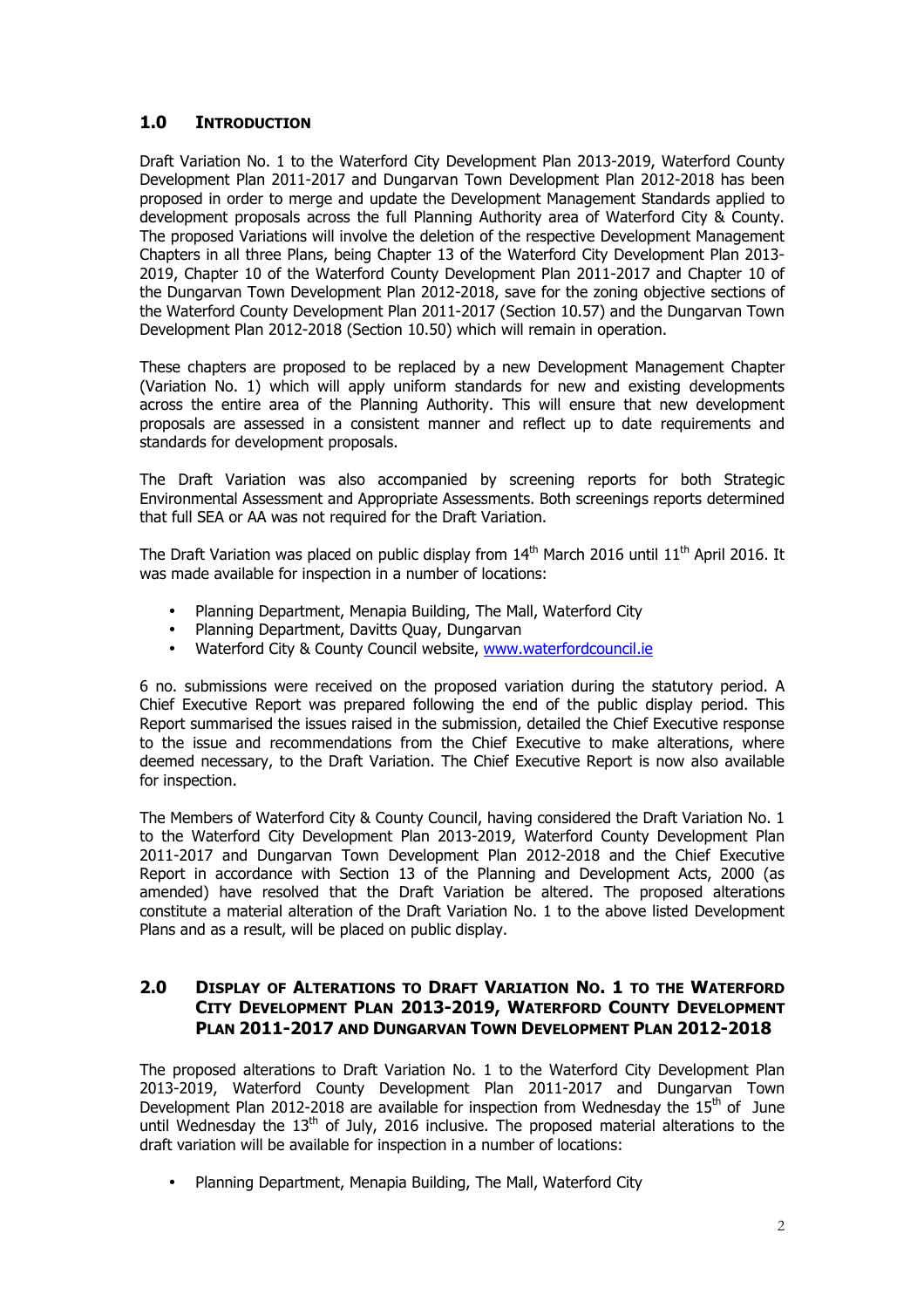- Planning Department, Davitts Quay, Dungarvan
- Waterford City & County Council website, www.waterfordcouncil.ie

# **2.1 HOW TO READ THE PROPOSED MATERIAL ALTERATIONS**

The proposed material alterations must be read in conjunction with the text of the Draft Variation.

- The existing text of the Proposed Variation where relevant, is shown in normal font.
- Deletions are shown as strikethrough text which has also been highlighted in yellow to assist the reader.
- Amendments / Additions are shown as **red** text.

# **3.0 STRATEGIC ENVIRONMENTAL ASSESSMENT**

Strategic Environmental Assessment (SEA) is the formal, systematic evaluation of the likely significant environmental effects of implementing a plan or programme before the decision is made to adopt the plan or programme. The purpose is to "provide for a high level of protection of the environment and to contribute to the integration of environmental considerations into the preparation of plans and programmes with a view to promoting sustainable development."(European Directive 2001/42/EC)

The proposed alterations to the Draft Variation have been screened for environmental impacts and a report in relation to this is available for inspection with the proposed alterations.

## **4.0 APPROPRIATE ASSESSMENT SCREENING**

Article 6(3) of European Council Directive 92/43/EEC on the conservation of natural habitats and of wild fauna and flora (the Habitats Directive) requires competent authorities, in this case Waterford City & County Council, to undertake an Appropriate Assessment (AA) of any plan or project not directly connected with or necessary to the management of a Natura 2000 site but likely to have a significant effect thereon, either individually or in combination with other plans or projects. The assessment examines the implications of proceeding with the plan or project in view of the site's conservation objectives.

The proposed alterations to the Draft Variation have been subject to appropriate assessment screening and a report in relation to this is available for inspection with the proposed alterations.

# **5.0 MAKING A SUBMISSION/OBSERVATION**

Written submissions or observations **with respect to the proposed material alterations only** are invited from members of the public and other interested parties. Written submissions or observations, should be marked 'Proposed Material Alterations to Draft Variation No. 1' and submitted to Planning Department, Waterford City & County Council, Menapia Building, The Mall, Waterford City between Wednesday the 15<sup>th</sup> of June until Wednesday the  $13<sup>th</sup>$  of July inclusive. Observations/submissions must be received by 5.00pm on  $13<sup>th</sup>$  of July, 2016.

Written submissions or observations may also be made via email to: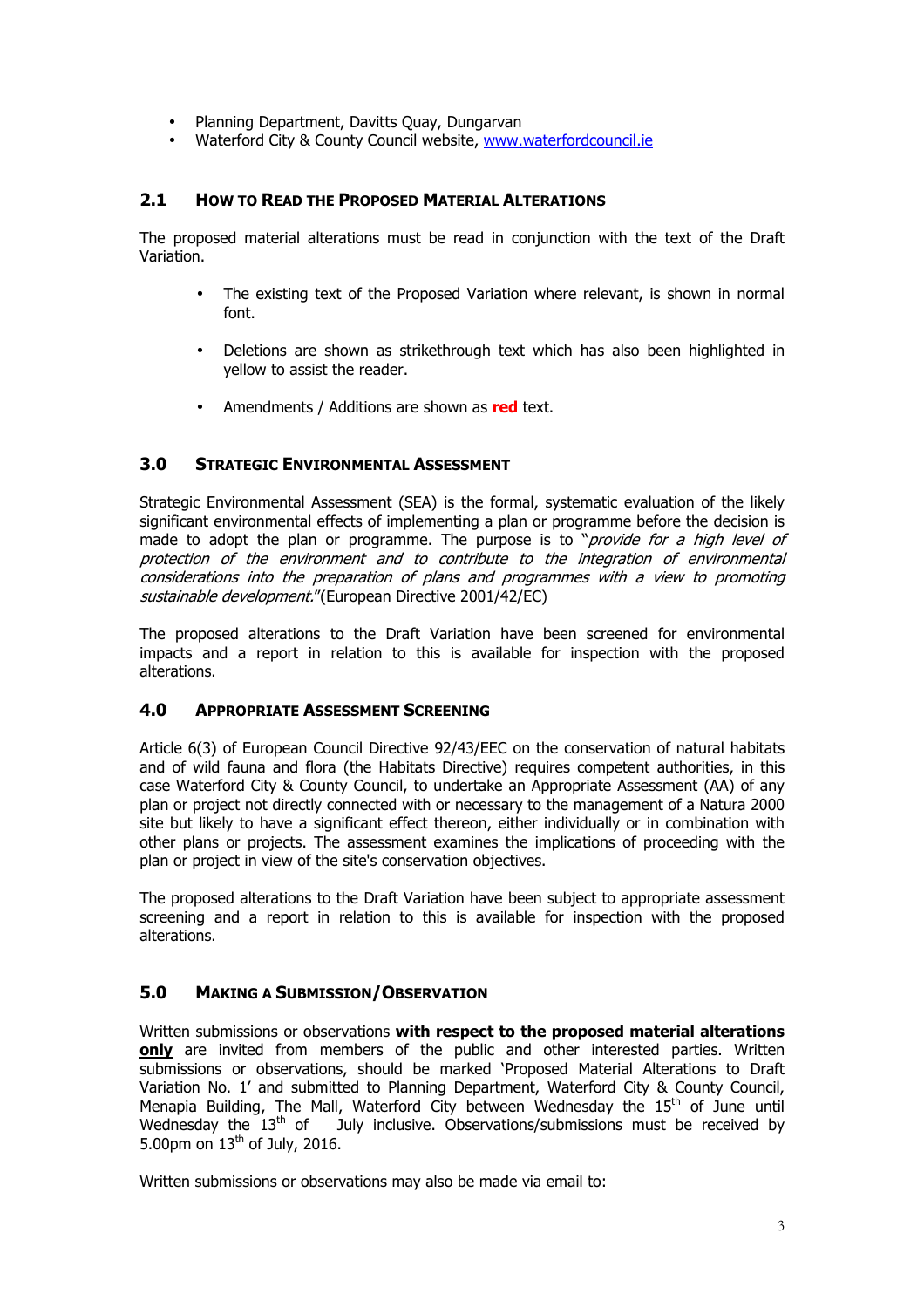dmvariation2016@waterfordcouncil.ie

Any relevant written submissions or observations so made will be taken into consideration by the Council before the making of the variation.

**Please note ONLY submissions made on the proposed material alterations (i.e. strikethrough text or ordinary text in red) can be taken into consideration in the making of the Draft Variation to the Development Plans.** 

#### **Please include the relevant Amendment Number in the submission.**

# **6.0 NEXT STEPS**

When the display period of the proposed material alterations to the Draft Variation No.1 to the Development Plans is complete, the Chief Executive will prepare a Report on any written submissions or observations received on the alterations received within the public display period. This Report will include the Chief Executive response to the issues raised concerning the proposed alterations to the Draft Variation.

# **7.0 PROPOSED ALTERATIONS**

The following sections shall detail the proposed material alterations to the Draft Variation.

Lar Power Director of Services Economic Development & Planning Waterford City & County Council  $15<sup>th</sup>$  of June 2016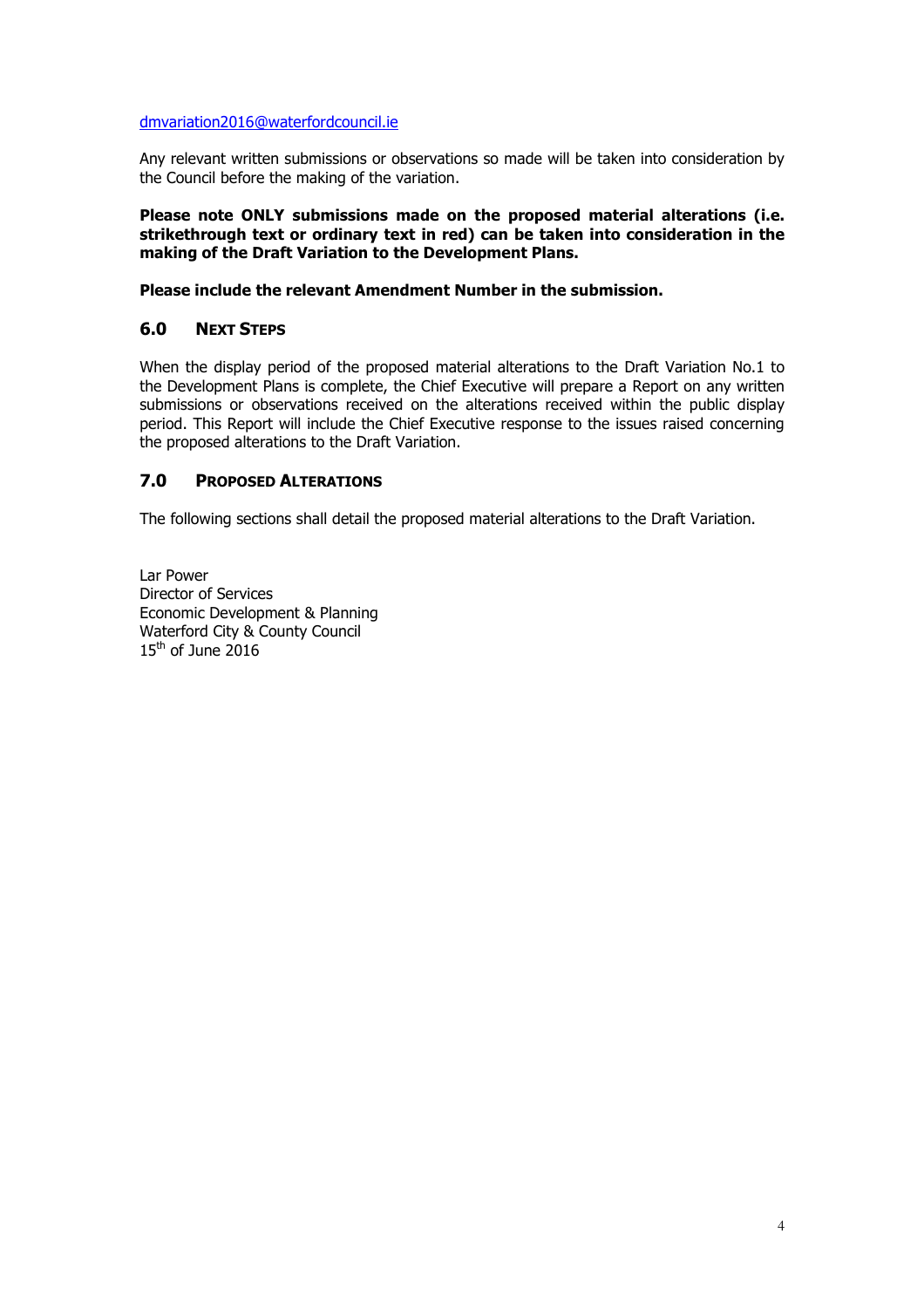# **8.0 PROPOSED MATERIAL ALTERATIONS TO DRAFT VARIATION NO. 1 - DEVELOPMENT MANAGEMENT STANDARDS FOR WATERFORD CITY & COUNTY COUNCIL**

#### **Alteration No. 1 – Section 10.1 National Roads**

Change the text of Section 10.1 relating to National Roads as follows:

#### **10.1 National Roads**

National policy in relation to access to national roads is set out in the Spatial Planning and National Roads Guidelines for Planning Authorities (DoECLG, 2012).

There has been considerable financial investment in National Primary and National Secondary Routes in recent years, to increase their carrying capacity and to improve safety for road users. A multiplicity of entrances onto these routes would create a traffic hazard and reduce the carrying capacity of the routes significantly. Therefore, it is a policy of the Council to avoid the creation of any additional access point from new development actively discourage the erection of dwellings that would require an access point on a National Primary or National Secondary Route to which speed limits greater than 60kmh apply in accordance with Government Policy as outlined within the Spatial Planning and National Roads Guidelines for Planning Authorities (2012) issued by the DoECLG by the National Roads Authority. This provision applies to all categories of development, including houses in rural areas, regardless of the housing circumstances of the applicant.

#### **Transitional Zones**

Where the plan area incorporates sections of national roads on the approaches to or exit from urban centres that are subject to a speed limit of 60 kmh before a lower 50kmh limit is encountered – otherwise known as transitional zones – the plan may provide for a limited level of direct access to facilitate orderly urban development. Any such proposal must, however be subject to a road safety audit carried out in accordance with the NRA's requirements and a proliferation of such entrances, which would lead to a diminution in the role of such zones, must be avoided.

#### **Lands adjoining National Roads within 50kmh speed limits**

Access to national roads will be considered by the Planning Authority in accordance with normal road safety, traffic management and urban design criteria for built up areas.

The Council is aware of flexibility in this regard; especially with respect to persons who have a particular need to reside in an area adjoining a National Route. For this reason, no new development, which would require a direct access onto a National Route shall be permitted except where the developer is the owner of a landholding of a minimum extent of 15 acres, which existed as a separate entity at the time of adoption of the 1999 County Development Plan (12/07/99) desiring to build a residence for himself/herself or a member of his/her immediate family where there are no alternative sites available. Where, through the operation of the above restrictions, or through the availability of access onto a side road, development adjacent to the National Route is permitted, it will be required to conform to a minimum building line of 40 meters from the public road boundary fence.

There will be a presumption against development within road reservation corridors, identified for National Road development.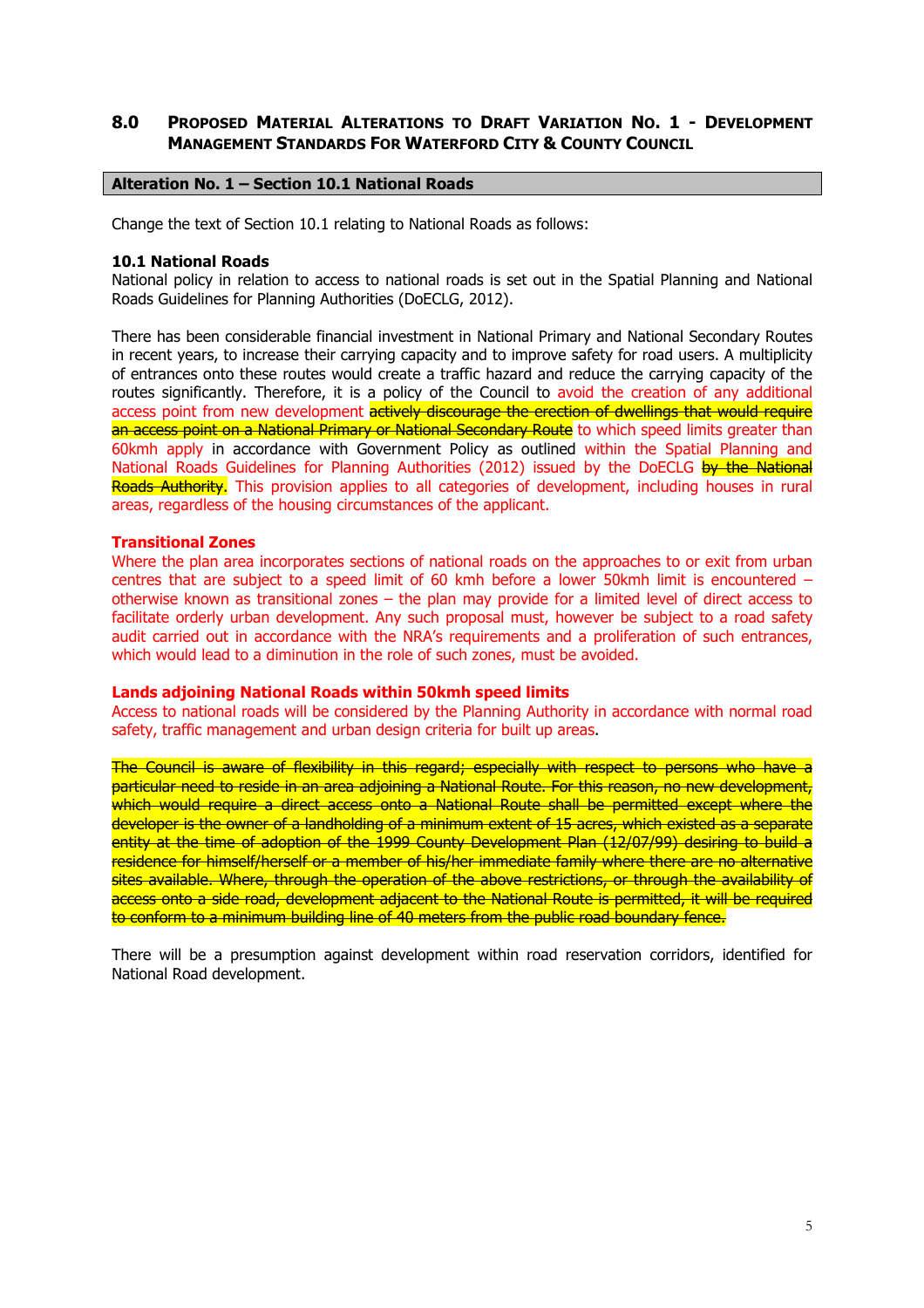#### **Alteration No. 2 – Section 8.1.2 Traffic & Transport Assessments**

To amend Section 8.1.2 Traffic & Transport Assessments by the inclusion of the following additional text;

#### **National Roads**

Due to the strategic role of national roads and the need to ensure that the carrying capacity, efficiency and safety of the network is maintained, the management of development will require tighter control as indicated in the DOECLG's Spatial Planning and National Roads Guidelines for Planning Authorities. Where applications affect national roads a Transport Assessment may be requested if the advisory thresholds as set out in the in NRA/TII Traffic & Transport Guidelines (2014) are exceeded.

#### **Alteration No. 3 – Section 11.7 Advertising**

To amend Section 11.7 'Advertising' with the following additional text under bullet point 7;

Applications for advertisement structures shall comply with the requirements of the "Traffic Signs Manual" published by Department of the Environment, Community and Local Government and the "Policy on the Provision of Tourist and Leisure Signage on National Roads" published by the National Roads Authority (or any such other relevant standards and legislation that may be enacted). All lettering, logos and symbols are subject to the approval of Waterford City & County Council. In general, the use of the standard brown background and white lettering will be preferred. Furthermore the Planning Authority will have regard to the provisions set out in Section 3.8 'Signage' of the 'Spatial Planning & National Road Guidelines (2012)' in relation to signage proposals affecting national roads in particular the requirement to control the proliferation of non-road traffic signage on and adjacent to national roads , and;

#### **Alteration No. 4 – Section 4 Residential Development Design Standards**

To amend Table 1.0 'General Standards for New Residential Development in Urban Areas' in relation to the category of 'Minimum Separation Distance'

| <b>Minimum Separation Distance</b> | Between the gables of non-adjoining dwellings,<br>the minimum separation distance shall be 4<br>metres. This minimum separation distance shall<br>only apply to proposed developments located in<br>the Waterford County Development Plan 2011-<br>2017 area & the Dungarvan Town Development<br>Plan 2012-2018 area. |
|------------------------------------|-----------------------------------------------------------------------------------------------------------------------------------------------------------------------------------------------------------------------------------------------------------------------------------------------------------------------|
|                                    | For residential development proposed in the<br>Waterford City Development Plan 2013-2019<br>area, a minimum separation distance between<br>gables shall be 2.3 metres.                                                                                                                                                |
|                                    | This area shall be equally divided between the<br>dwellings so separated. Where garages are<br>provided as single storey annexes to houses, the<br>above separation distance may be reduced,<br>providing a direct through access from front to<br>rear of the dwelling is maintained.                                |
|                                    | Between directly opposing above ground floor<br>windows $-22$ metres                                                                                                                                                                                                                                                  |